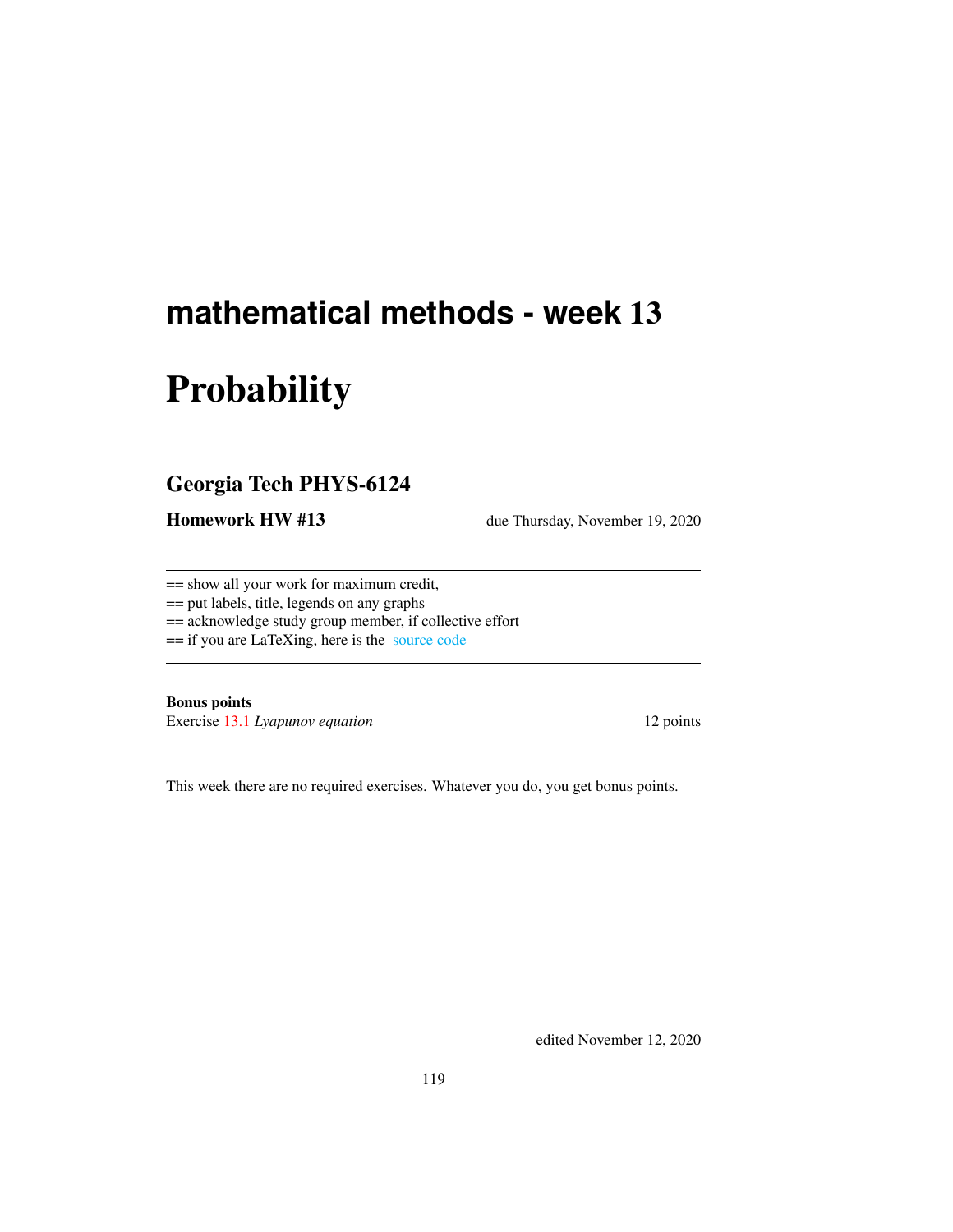#### Week 13 syllabus November 10, 2020

This week's lectures are related to AWH Chapter 23 *Probability and Statistics* [\(click](http://ChaosBook.org/library/ArWeHa13chap23.pdf) [here\).](http://ChaosBook.org/library/ArWeHa13chap23.pdf) The fastest way to watch any week's lecture videos is by letting YouTube run the [course playlist \(click here\).](https://www.youtube.com/watch?v=yxixfl__vv8&list=PLVcaOb64gCp-J115RvfOhE1Yb4s584Mho&index=137)

- A summary of key concepts
	- ChaosBook [appendix A20.1 Moments, cumulants](http://ChaosBook.org/chapters/ChaosBook.pdf#section.T.1)
	- *Clip 1 Averages, moments (45 min)*
	- *Clip 2 Why a Gaussian? It's the maximum entropy distribution (8 min)*
- Why Gaussians again?
	- ChaosBook [33.2 Brownian diffusion](http://ChaosBook.org/chapters/ChaosBook.pdf#section.33.2)
	- *Clip 3 diffusion; Fokker-Planck density evolution (43 min)*
		- ChaosBook [33.3 Noisy trajectories](http://ChaosBook.org/chapters/ChaosBook.pdf#section.33.3)
	- *Clip 4 I don't like Langevin equation (3 min)*
- A glimpse of Orstein-Uhlenbeck, the "harmonic oscillator" of the theory of stochastic processes. And the one "Lyapunov" thing Lyapunov actually did:)
	- [Noise is your friend](http://ChaosBook.org/~predrag/courses/PHYS-6124-20/noiseURfriend.pdf)
	- ChaosBook [33.4 Noisy maps](http://ChaosBook.org/chapters/ChaosBook.pdf#section.33.4)
	- ChaosBook 33.5 All nonlinear noise is local
	- *Clip 5 noise is your friend (23 min)*

#### Optional reading

- *Discussion 1 Density is evaluated in configuration space, but the Laplacian is diagonalized in the Fourier space; a random walk from stochastic to quantum mechanics; Wiener path integrals; Schrödinger harmonic oscillator is imaginary time relative of the Ornstein-Uhlenbeck; Liouville theorem; Predrag's lecturing is a Gaussian process - on average you learn zero. (20 min)*
- *Clip 6 negative dimensions (6 min)*

### 13.1 Other sources

• [MIT 16-90 Computational methods](#page-0-0) is a typical mathematical methods in engineering course. Probabilistic methods and optimization are discussed [here.](https://ocw.mit.edu/courses/aeronautics-and-astronautics/16-90-computational-methods-in-aerospace-engineering-spring-2014/probabilistic-methods-and-optimization/)

Really going into the Ornstein-Uhlenbeck equation might take too much of your time, so this week we skip doing exercises, and if you are curious, and want to try your hand at solving exercise [13.1](#page-3-0) *Lyapunov equation*, you probably should first skim through our lectures on the Ornstein-Uhlenbeck spectrum, Sect. 4.1 and Appen. B.1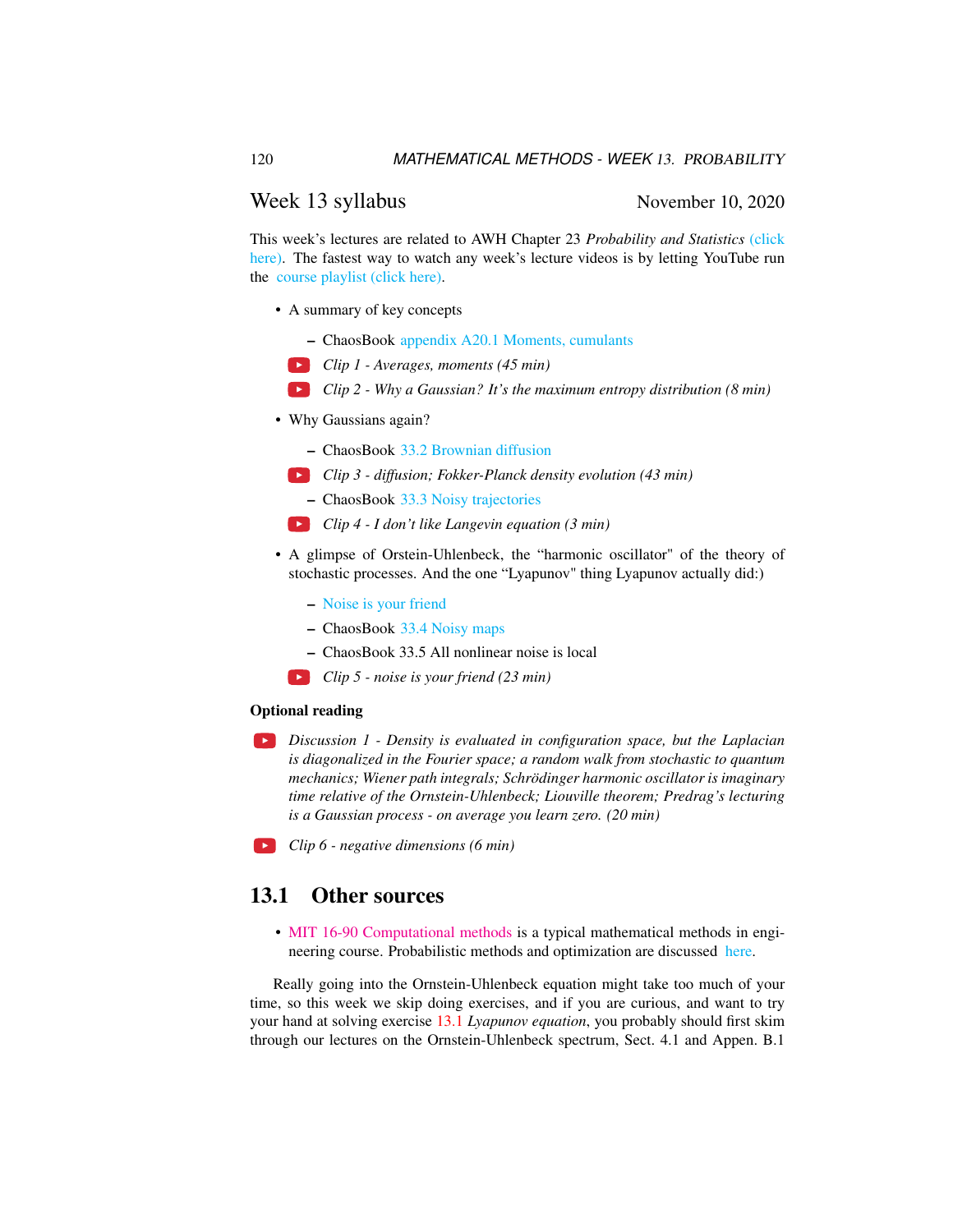[here.](http://www.cns.gatech.edu/~predrag/papers/CviLip12.pdf) Finally! we get something one expects from a math methods course, an example of why orthogonal polynomials are useful, in this case the Hermite polynomials :) .

The reason why I like this example is that again the standard 'physics' intuition The reason why I like this example is that again the standard physics intuition misleads us. Brownian noise spreads with time as  $\sqrt{t}$ , but the diffusive dynamics of nonlinear flows is fundamentally different - instead of spreading, in the Ornstein-Uhlenbeck example the noise contained and balanced by the nonlinear dynamics.

- D. Lippolis and P. Cvitanović [[3\]](#page-2-0), *How well can one resolve the state space of a chaotic map?*; [arXiv:0902.4269](https://arXiv.org/abs/0902.4269)
- P. Cvitanović and D. Lippolis [[1\]](#page-2-1), *Knowing when to stop: How noise frees us from determinism*; [arXiv:1206.5506](https://arXiv.org/abs/1206.5506)
- J. M. Heninger, D. Lippolis and P. Cvitanović [[2\]](#page-2-2), *Neighborhoods of periodic orbits and the stationary distribution of a noisy chaotic system*; [arXiv:1507.00462](https://arXiv.org/abs/1507.00462)

#### **Question** 13.1. Henriette Roux asks

Q What percentage score on problem sets is a passing grade?

A That might still change, but currently it looks like 60% is good enough to pass the course. 70% for C, 80% for B, 90% for A. Very roughly - will alert you if this changes. Here is the percentage score as of [week 10](http://ChaosBook.org/~predrag/courses/PHYS-6124-20/grades.png) in the 2019 course.

#### **Question** 13.2. Henriette Roux asks

Q How do I subscribe to the nonlinear and math physics and other seminars mailing lists? A [click here](http://www.cns.gatech.edu/computers/info.html)

## References

- <span id="page-2-1"></span>[1] P. Cvitanovic and D. Lippolis, [Knowing when to stop: How noise frees us from](https://arxiv.org/abs/1206.5506) [determinism,](https://arxiv.org/abs/1206.5506) in [Let's Face Chaos through Nonlinear Dynamics,](https://doi.org/10.1063/1.4745574) edited by M. Robnik and V. G. Romanovski (2012), pp. 82–126.
- <span id="page-2-2"></span>[2] J. M. Heninger, P. Cvitanović, and D. Lippolis, ["Neighborhoods of periodic or](http://dx.doi.org/10.1103/PhysRevE.92.062922)[bits and the stationary distribution of a noisy chaotic system",](http://dx.doi.org/10.1103/PhysRevE.92.062922) [Phys. Rev. E](https://doi.org/10.1103/PhysRevE.92.062922) 92, [062922 \(2015\).](https://doi.org/10.1103/PhysRevE.92.062922)
- <span id="page-2-0"></span>[3] D. Lippolis and P. Cvitanović, ["How well can one resolve the state space of a](http://dx.doi.org/10.1103/PhysRevLett.104.014101) [chaotic map?",](http://dx.doi.org/10.1103/PhysRevLett.104.014101) Phys. Rev. Lett. 104[, 014101 \(2010\).](https://doi.org/10.1103/PhysRevLett.104.014101)